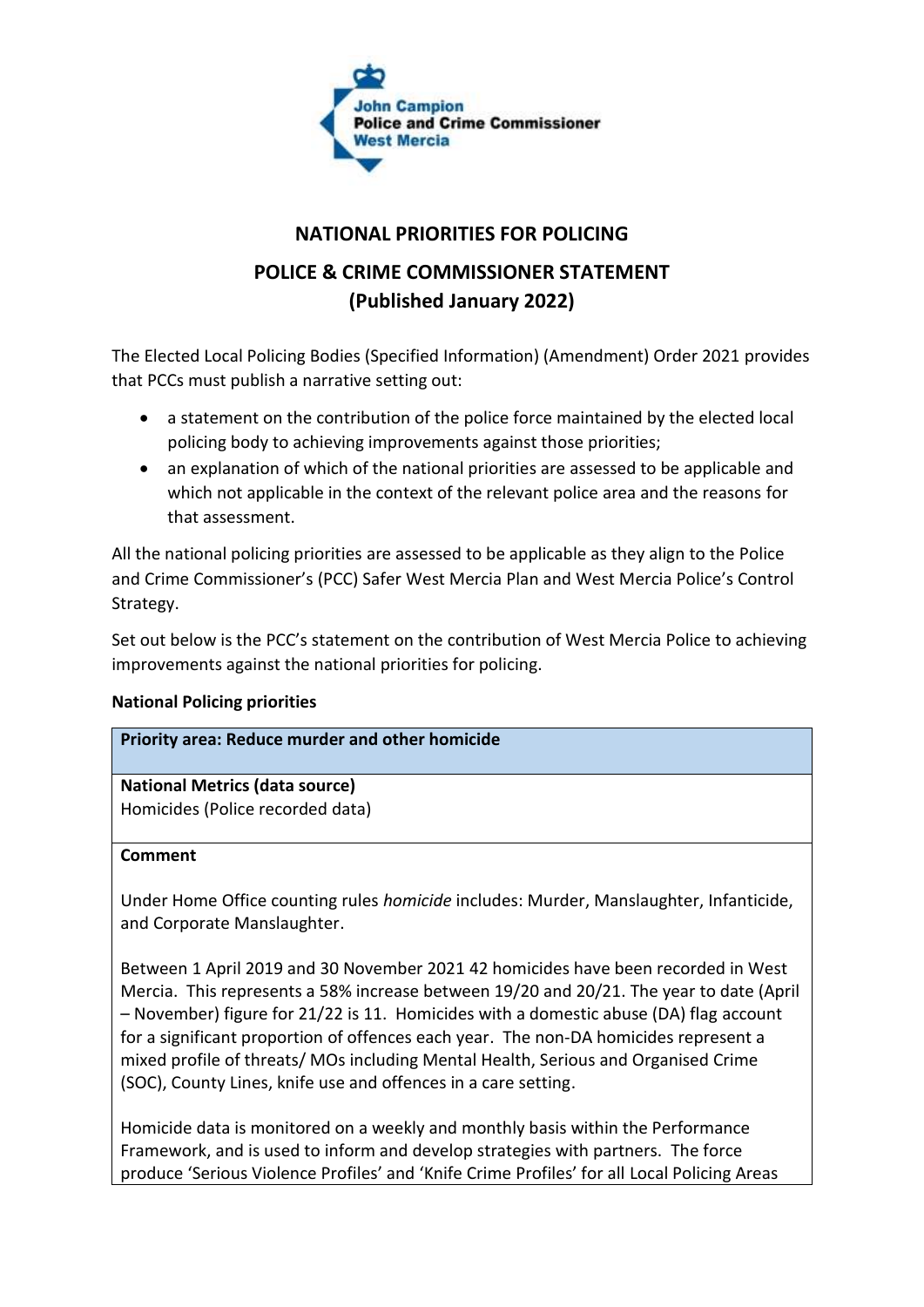

(LPAs) in order to inform and drive activity through the Problem-Solving Hubs and Community Safety Partnerships. In addition a detailed homicide profile has been commissioned. The force are tackling issues of serious violence across a number of strategies which impact on the identified drivers of homicide. In addition, organisational learning is captured from reviews including serious case reviews and domestic homicide reviews.

The increase in homicide volumes within West Mercia has led to the Force engaging with the Home Office and College of Policing in a Homicide Prevention Round Table. This is providing the force with the opportunity to share good and innovative practice, information and data, taken forward through the Homicide Prevention Summit with a number of other forces.

As part of the PCC's formal holding to account programme, the focus of the January 2022 meeting on performance will be homicide and how the force is managing its response to homicide and prevention.

## **Priority area: Reduce serious violence**

# **National Metrics (data source)**

1.Hospital admissions of u25s for assault with a sharp object (NHS) 2.Offences involving discharge of a firearm (Police recorded)

# **Comment**

1.Data on hospital admissions over the last 3 years indicates that there are fewer than 8 admissions each month for assault with a sharp object across West Mercia.

2.Police recorded data shows that there have been 6 offences involving discharge of a firearm in 21/22 to September 2021.

The force monitors a range of indicators linked to serious violence, including offences involving a knife or sharp instrument and serious violence (violence with injury). In the first 2 quarters of 21/22, 2909 violence against the person with injury offences were recorded, a 5% reduction compared to the same time period in 19/20\*.

The force produce 'Serious Violence Profiles' and 'Knife Crime Profiles' for all LPAs in order to inform and drive activity through the Problem-Solving Hubs and Community Safety Partnerships.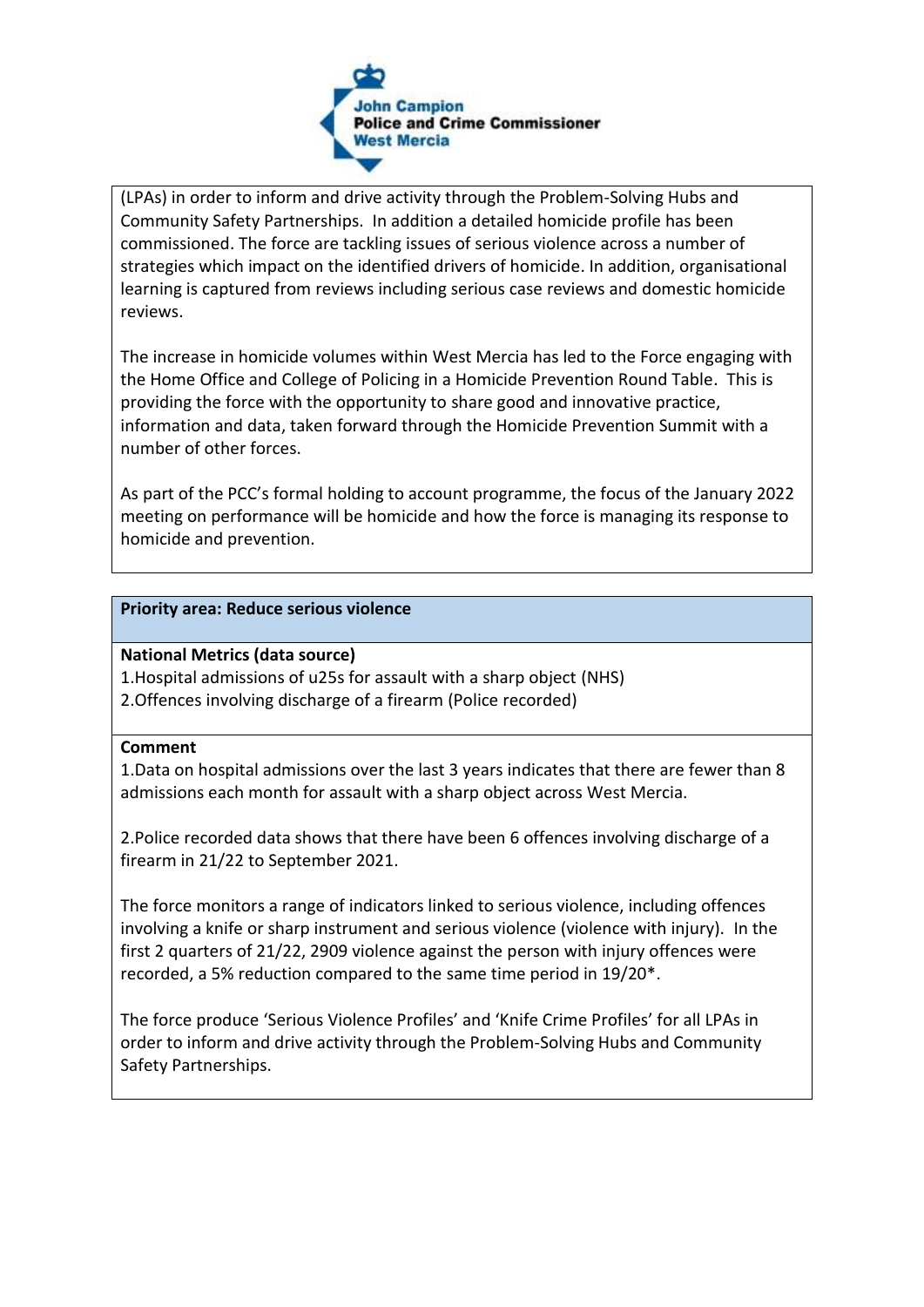

## **Priority area: Disrupt drugs supply and county lines**

# **National Metrics (data source)**

1.Drug-related homicides (Police recorded)

2. Police referrals into drug treatment (Public health England)

# **Comment**

1.There were five drug related Homicides during 2021/2022 to 17 November 2021. Three of these are under investigation with a suspected cause of drug overdose. Two offences are thought to be linked to drug activity within force including one gang-related and one stranger drug-related Homicide.

2. The data set listed are not currently available at a force level. West Mercia Police is working with the other 3 forces in the West Midlands region to develop some police held proxy measures, which will be included in this report when finalised.

The focus remains for the force in the disruption of drugs supply and county lines. Within West Mercia 69% of organised crime groups (OCGs) have a primary crime type of drugs supply, including 8 County lines. OCGs are actively managed and operational activity is planned at monthly tasking meetings. A review of the threat, risk and harm associated with CLs is also reviewed in these meetings. In addition the force works with partners across West Mercia to address serious and organised crime.

During the first 2 quarters of 21/22 713 disruptions were recorded as CL activity, predominantly driven by planned activity in Shropshire. A further 88 disruptions were recorded against mapped OCG's.

During a national County Line intensification week in October 21, officers and staff were involved in pursuing serious and organised crime, which forms part of the Force's overarching Protect campaign. This campaign seeks to tackle organised crime and disrupt those causing the most harm. During the intensification period 37 people were arrested, 12 vehicles and weapons including knives and air weapons were seized along with drugs to a street value of around £52k, 104 addresses were visited in relation to cuckooing and more than £20k cash was seized.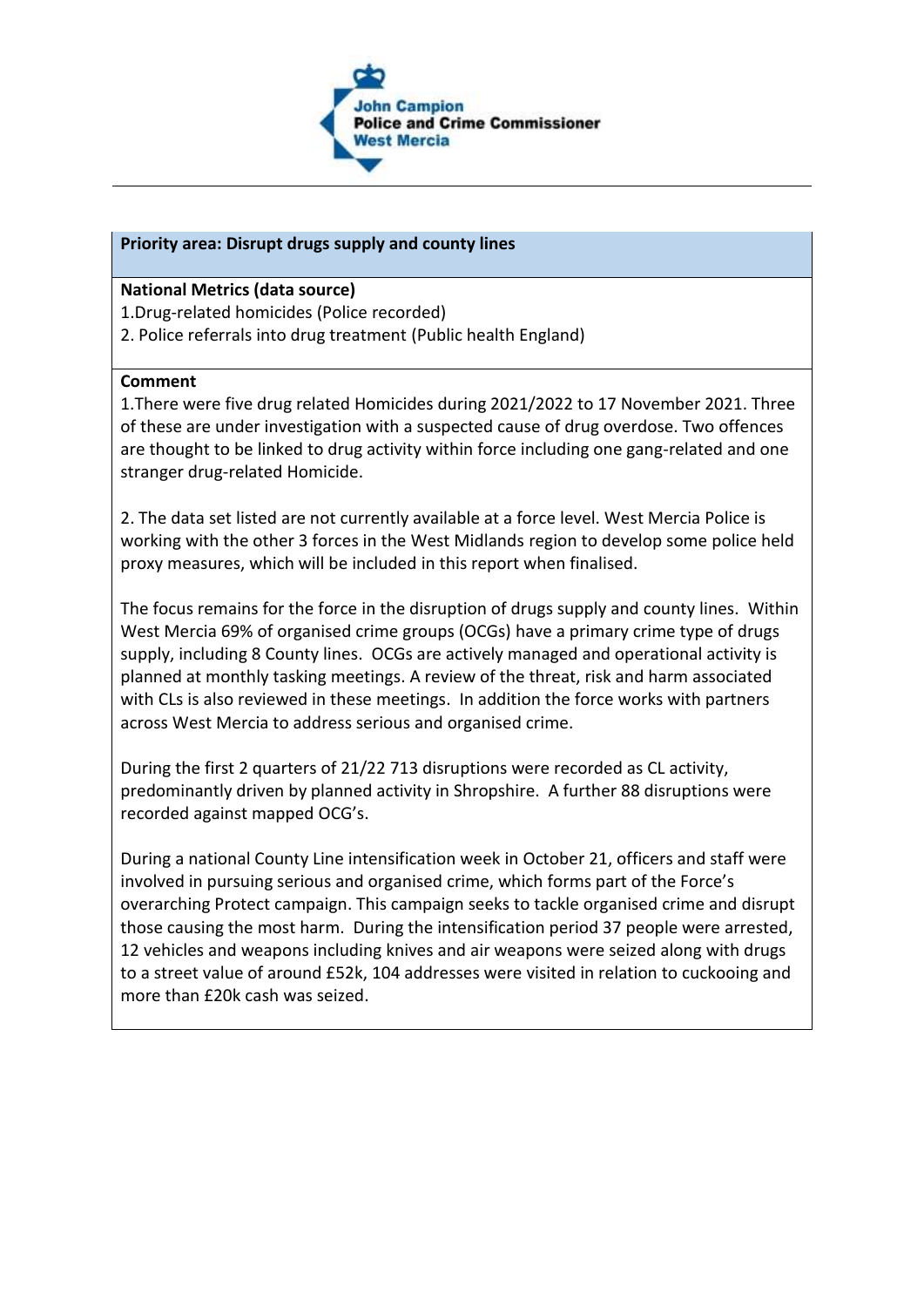

# **Priority area: Reduce neighbourhood crime**

# **National Metrics (data source)**

Burglary, robbery, theft of and from a vehicle, theft from a person (Crime Survey England and Wales (CSEW)

## **Comment**

CSEW data at force level has not been updated since March 2020.Police recorded data is set out in the table below. All acquisitive crime types are reducing, when compared to 19/20\* data.

| <b>Offence</b>                     | Q2 21/22<br>(volume) | Q2 19/20<br>(volume) | Year to date<br>(YTD) vol | <b>YTD Change</b> |
|------------------------------------|----------------------|----------------------|---------------------------|-------------------|
| Personal robbery                   | 114                  | 148                  | 226                       | $-23%$            |
| <b>Business robbery</b>            | 14                   | 13                   | 23                        | $-12%$            |
| Residential burglary               | 601                  | 718                  | 1057                      | $-23%$            |
| Burglary - business &<br>community | 585                  | 984                  | 1705                      | $-43%$            |
| Vehicle theft                      | 971                  | 1339                 | 1815                      | $-32%$            |
| Theft from person                  | 121                  | 217                  | 218                       | $-44%$            |

The force uses a problem solving approach to reduce crime, antisocial behaviour and demand. The force has established a Problem Solving (PS) support team to coordinate all PS activity through 5 locally based PS hubs focused on evidenced based policing and partnership working. The coordinators utilise problem solving plans to monitor activity, progress and effective practice and work with two dedicated PS analysts based within the central team to ensure that analytical work related to problem solving can be undertaken swiftly and effectively.

With funding from the PCC, a 'We Don't Buy Crime' (WDBC) Team operates within the PS hubs. This team works with communities and businesses to implement the use of SmartWater secure areas, to address acquisitive crimes including burglary. This team provides specialist advice to the rural communities of West Mercia.

## **Priority area: Improve victim satisfaction with a focus on victims of domestic abuse**

## **National Metrics (data source)**

1.Satisfaction with the police among victims of domestic abuse (CSEW) 2. Victim satisfaction with the police (CSEW)

## **Comment**

CSEW data at force level has not been updated since March 2020.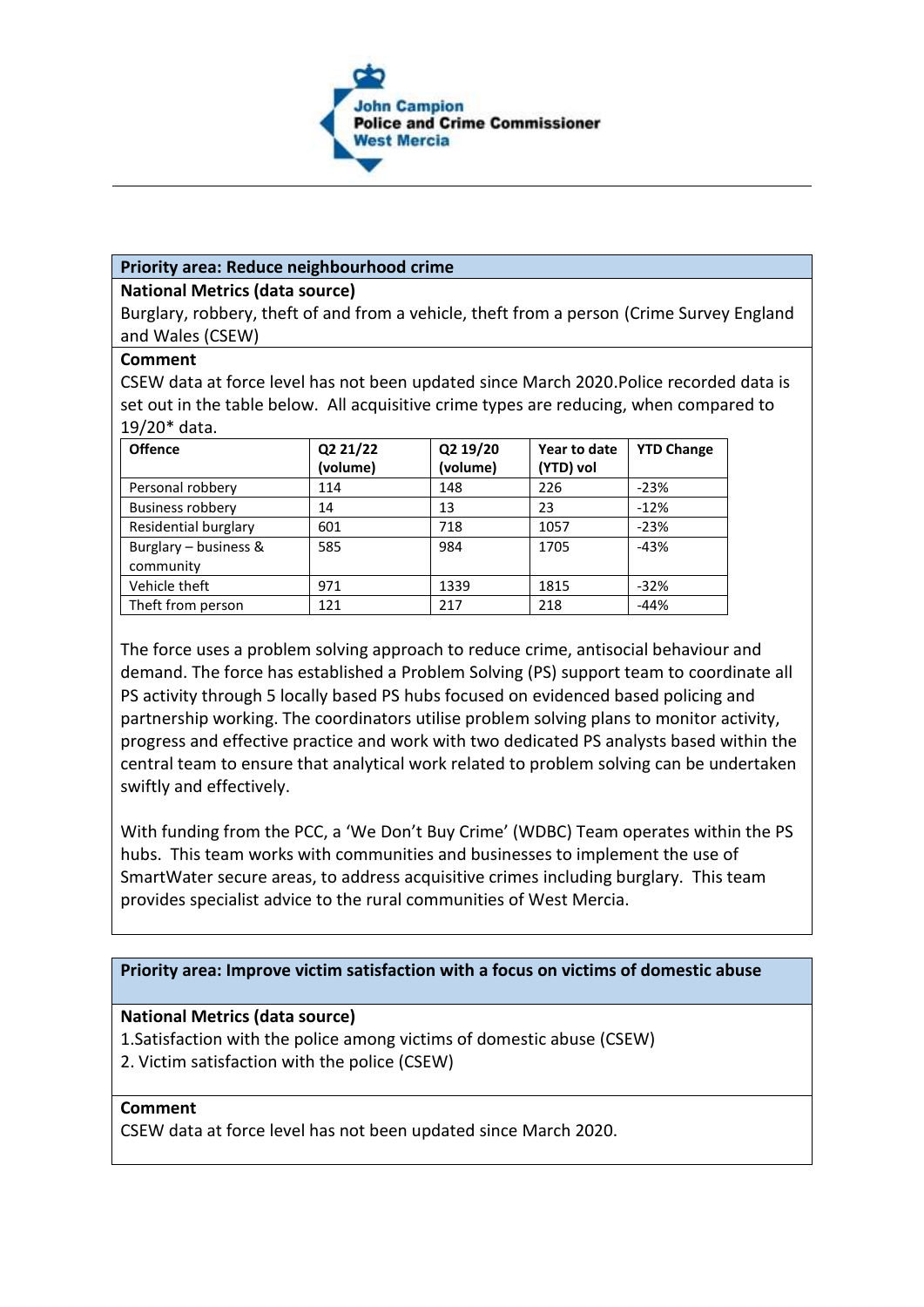

The force carry out victim satisfaction surveys with victims of: burglary, violent crime, hate crime, road traffic collisions (road traffic collisions) and domestic abuse (DA). The surveying capability within force has been impacted by covid and DA surveying was halted during the pandemic because of concern over victim safety. The DA survey recommenced in April 21. The rolling six month satisfaction level (Apr – Sept 21) for victims who were completely or very satisfied is set out below:

Burglary – 73% Violent crime – 67% Hate crime (12 month rolling data) – 64% RTCs (12 month rolling data) – 76% DA - 74%

Victim satisfaction is subject to close scrutiny at the Force Delivery Group performance meetings. Variances across the LPAs are identified and further analysis and work commissioned to understand the reasons for differing satisfaction levels. This is with a view to sharing learning and best practice to achieve better outcomes for victims.

The force provides officers and staff with CPD inputs focused on supporting victims and witnesses. Training covers the victims' code, victims satisfaction and reassurance and local victim support services (VAL).

# **Priority area: Tackle cyber crime**

## **National Metrics (Data Source)**

1.Confidence in the law enforcement response to cyber crime (Cyber Aware Tracker) 2. Percentage of businesses experiencing a cyber breach or attack (Department for Digital, Culture, Media and Sport survey)

## **Comment**

The data sets listed are not currently available at a force level. West Mercia Police is working with the other 3 forces in the West Midlands region to develop some police held proxy measures, which will be included in this report when finalised.

The force's crime recording system does enable officers to 'flag' any offence with a cyber element, however this a dependent on officers applying the cyber marker. During the first 2 quarters of 21/22 (1 April 21 – 30 Sept 21) 2,723 offences were flagged as having a cyber element, an 11% increase on the same time period in the previous year.

The force does receive monthly reports from Action Fraud on the number of cybercrime reports (including phishing) it has received from West Mercia residents and businesses.